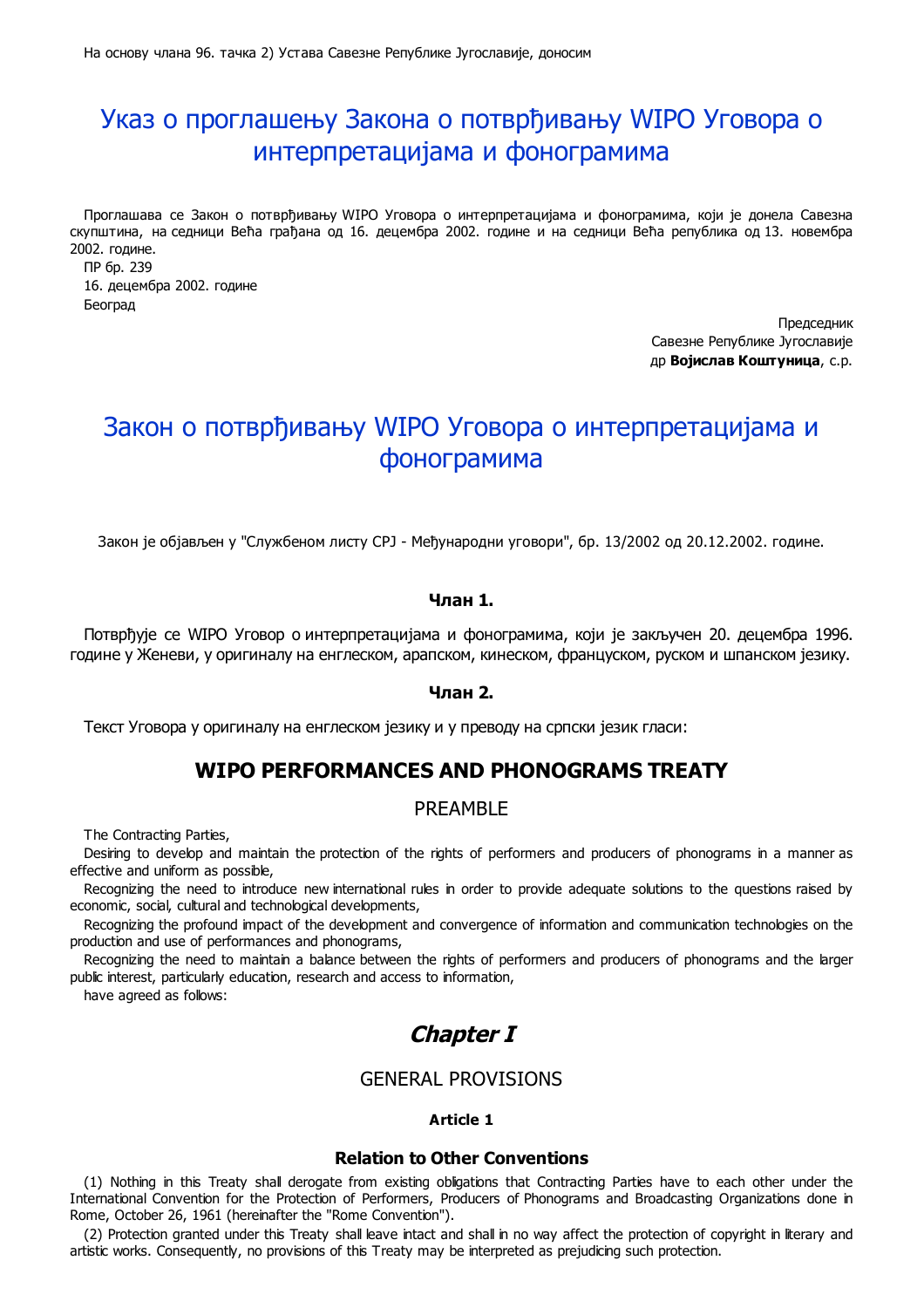(3) This Treaty shall not have any connection with, nor shall it prejudice any rights and obligations under, any other treaties.

### **Article 2**

### **Definitions**

For the purposes of this Treaty:

(a) "performers" are actors, singers, musicians, dancers, and other persons who act, sing, deliver, declaim, play in, interpret, or otherwise perform literary or artistic works or expressions of folklore;

(b) "phonogram" means the fixation of the sounds of a performance or of other sounds, or of a representation of sounds, other than in the form of a fixation incorporated in a cinematographic or other audiovisual work;

(c) "fixation" means the embodiment of sounds, or of the representations thereof, from which they can be perceived, reproduced or communicated through a device;

(d) "producer of a phonogram" means the person, or the legal entity, who or which takes the initiative and has the responsibility for the first fixation of the sounds of a performance or other sounds, or the representations of sounds;

(e) "publication" of a fixed performance or a phonogram means the offering of copies of the fixed performance or the phonogram to the public, with the consent of the right holder, and provided that copies are offered to the public in reasonable quantity;

(f) "broadcasting" means the transmission by wireless means for public reception of sounds or of images and sounds or of the representations thereof; such transmission by satellite is also "broadcasting"; transmission of encrypted signals is "broadcasting" where the means for decrypting are provided to the public by the broadcasting organization or with its consent;

(g) "communication to the public" of a performance or a phonogram means the transmission to the public by any medium, otherwise than by broadcasting, of sounds of a performance or the sounds or the representations of sounds fixed in a phonogram. For the purposes of Article 15, "communication to the public" includes making the sounds or representations of sounds fixed in a phonogram audible to the public.

# **Article 3**

# **Beneficiaries of Protection under this Treaty**

(1) Contracting Parties shall accord the protection provided under this Treaty to the performers and producers of phonograms who are nationals of other Contracting Parties.

(2) The nationals of other Contracting Parties shall be understood to be those performers or producers of phonograms who would meet the criteria for eligibility for protection provided under the Rome Convention, were all the Contracting Parties to this Treaty Contracting States of that Convention. In respect of these criteria of eligibility, Contracting Parties shall apply the relevant definitions in Article 2 of this Treaty.

(3) Any Contracting Party availing itself of the possibilities provided in Article 5(3) of the Rome Convention or, for the purposes of Article 5 of the same Convention, Article 17 thereof shall make a notification as foreseen in those provisions to the Director General of the World Intellectual Property Organization (WIPO).

#### **Article 4**

## **National Treatment**

(1) Each Contracting Party shall accord to nationals of other Contracting Parties, as defined in Article 3(2), the treatment it accords to its own nationals with regard to the exclusive rights specifically granted in this Treaty, and to the right to equitable remuneration provided for in Article 15 of this Treaty.

(2) The obligation provided for in paragraph (1) does not apply to the extent that another Contracting Party makes use of the reservations permitted by Article 15(3) of this Treaty.

# **Chapter II**

# RIGHTS OF PERFORMERS

#### **Article 5**

#### **Moral Rights of Performers**

(1) Independently of a performer's economic rights, and even after the transfer of those rights, the performer shall, as regards his live aural performances or performances fixed in phonograms, have the right to claim to be identified as the performer of his performances, except where omission in dictated by the manner of the use of the performance, and to object to any distortion, mutilation or other modification of his performances that would be prejudicial to his reputation.

(2) The rights granted to a performer in accordance with paragraph (1) shall, after his death, be maintained, at least until the expiry of the economic rights, and shall be exercisable by the persons or institutions authorized by the legislation of the Contracting Party where protection is claimed. However, those Contracting Parties whose legislation, at the moment of their ratification of or accession to this Treaty, does not provide for protection after the death of the performer of all rights set out in the preceding paragraph may provide that some of these rights will, after his death, cease to be maintained.

(3) The means of redress for safeguarding the rights granted under this Article shall be governed by the legislation of the Contracting Party where protection in claimed.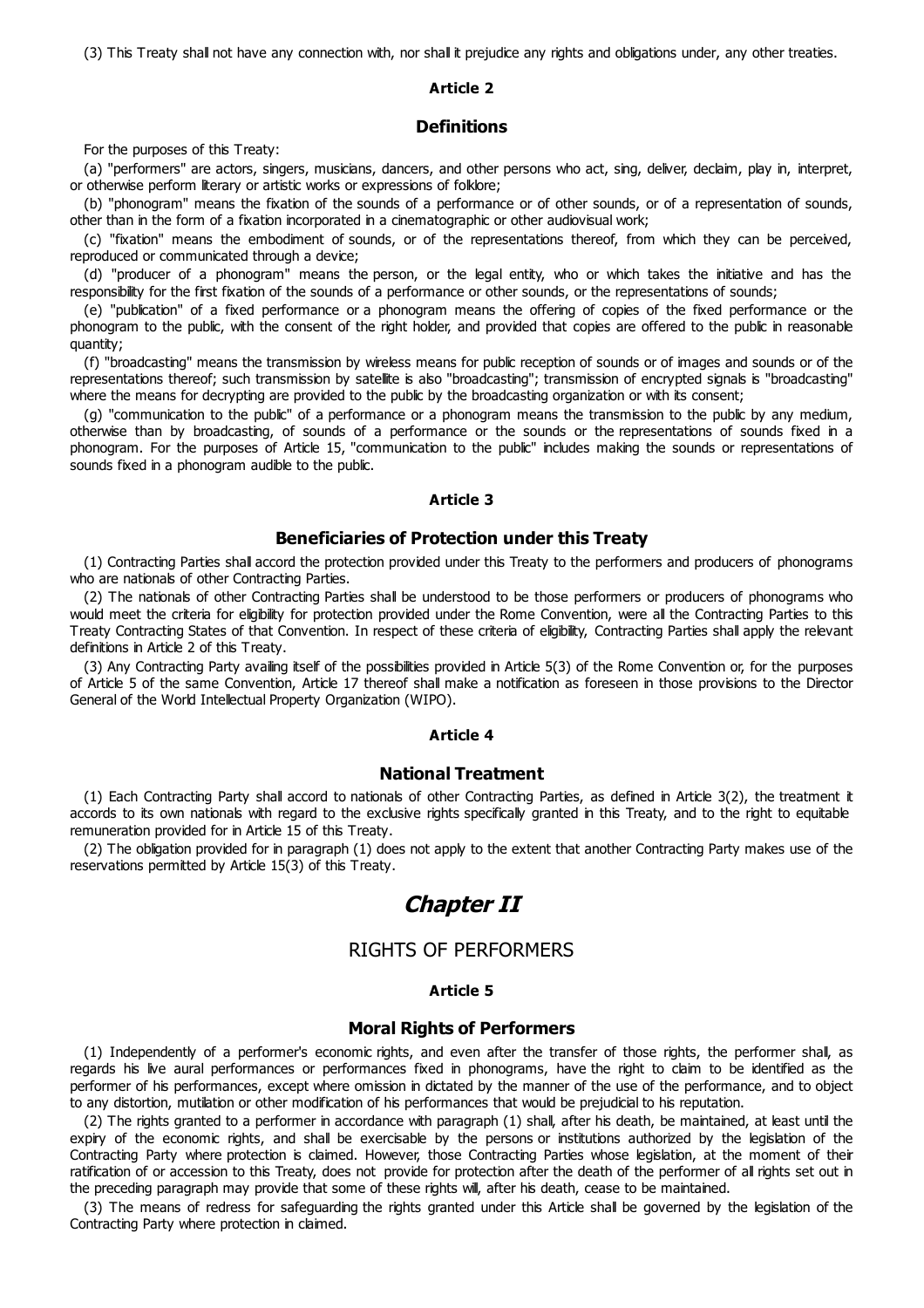## **Article 6**

## **Economic Rights of Performers in their Unfixed Performances**

Performers shall enjoy the exclusive right of authorizing, as regards their performances:

(i) the broad casting and communication to the public of their unfixed performances exept where the performance is already a broadcast performance; and

(ii) the fixation of their unfixed performances.

## **Article 7**

### **Right of Reproduction**

Performers shall enjoy the exclusive right of authorizing the direct or indirect reproduction of their performances fixed in phonograms, in any manner or form.

#### **Article 8**

#### **Right of Distribution**

(1) Performers shall enjoy the exclusive right of authorizing the making available to the public of the original and copies of their performances fixed in phonograms through sale or other transfer of ownership.

(2) Nothing in this Treaty shall affect the freedom of Contracting Parties to determine the conditions, if any, under which the exhaustion of the right in paragraph (1) applies after the first sale or other transfer of ownership of the original or a copy of the fixed performance with the authorization of the performer.

## **Article 9**

## **Right of Renal**

(1) Performers shall enjoy the exclusive right of authorizing the commercial rental to the public of the original and copies of their performances fixed in phonograms as determined in the national law of Contracting Parties, even after distribution of them by, or pursuant to, authorization by the performer.

(2) Notwithstanding the provisions of paragraph (1), a Contracting Party that, on April 15, 1994, had and continues to have in force a system of equitable remuneration of performers for the rental of copies of their performances fixed in phonograms, may maintain that system provided that the commercial rental of phonograms is not giving rise to the material impairment of the exclusive right of reproduction of performers.

#### **Article 10**

#### **Right of Making Available of Fixed Performances**

Performers shall enjoy the exclusive right of authorizing the making available to the public of their performances fixed in phonograms, by wire or wireless means, in such a way that members of the public may access them from a place and at a time individually chosen by them.

# **Chapter III**

## RIGHTS OF PRODUCERS OF PHONOGRAMS

#### **Article 11**

## **Right of Reproduction**

Producers of phonograms shall enjoy the exclusive right of authorizing the direct or indirect reproduction of their phonograms, in any manner or form.

### **Article 12**

#### **Right of Distribution**

(1) Producers of phonograms shall enjoy the exclusive right of authorizing the making available to the public of the original and copies of their phonograms through sale or other transfer of ownership.

(2) Nothing in this Treaty shall affect the freedom of Contracting Parties to determine the conditions, if any, under which the exhaustion of the right in paragraph (1) applies after the first sale or other transfer of ownership of the original or a copy of the phonogram with the authorization of the producer of the phonogram.

## **Article 13**

### **Right of Rental**

(1) Producers of phonograms shall enjoy the exclusive right of authorizing the commercial rental to the public of the original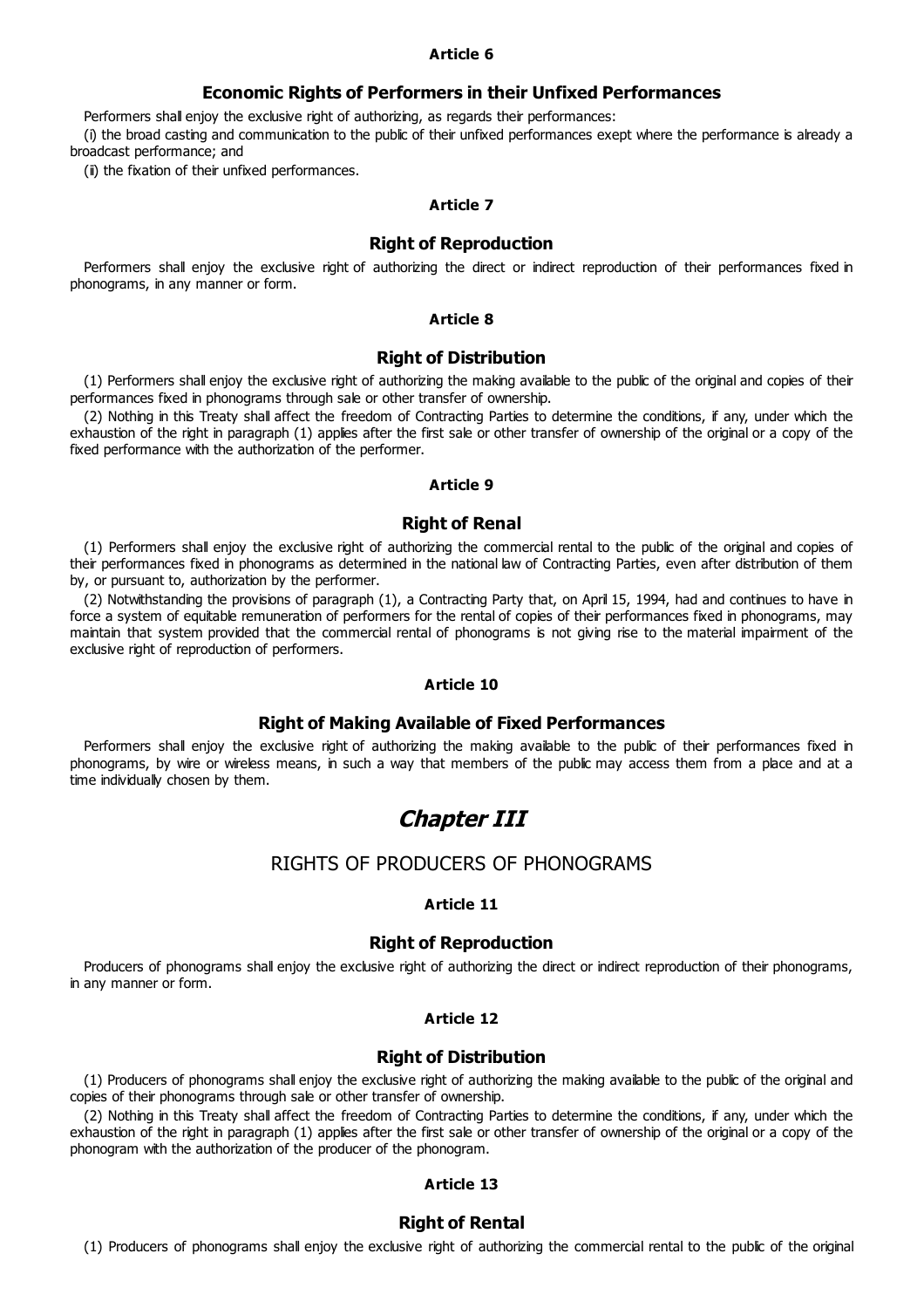and copies of their phonograms, even after distribution of them by or pursuant to authorization by the producer.

(2) Notwithstanding the provisions of paragraph (1), a Contracting Party that, on April 15, 1994, had and continues to have in force a system of equitable remuneration of producers of phonograms for the rental of copies of their phonograms, may maintain that system provided that the commercial rental of phonograms is not giving rise to the material impairment of the exclusive right of reproduction of producers of phonograms.

#### **Article 14**

# **Right of Making Available of Phonograms**

Producers of phonograms shall enjoy the exclusive right of authorizing the making available to the public of their phonograms, by wire or wireless means, in such a way that members of the public may access them from a place and at a time individually chosen by them.

# **Chapter IV**

# COMMON PROVISIONS

### **Article 15**

## **Right to Remuneration for Broadcasting and Communication to the Public**

(1) Performers and producers of phonograms shall enjoy the right to a single equitable remuneration for the direct or indirect use of phonograms published for commercial purposes for broadcasting or for any communication to the public.

(2) Contracting Parties may establish in their national legislation that the single equitable remuneration shall be claimed from the user by the performer or by the producer of a phonogram or by both. Contracting Parties may enact national legislation that, in the absence of an agreement between the performer and the producer of a phonogram, sets the terms according to which performers and producers of phonograms shall share the single equitable remuneration.

(3) Any Contracting Party may in a notification deposited with the Director General of WIPO, declare that it will apply the provisions of paragraph (1) only in respect of certain uses, or that it will limit their application in some other way, or that it will not apply these provisions at all.

(4) For the purposes of this Article, phonograms made available to the public by wire or wireless means in such a way that members of the public may access them from a place and at a time individually chosen by them shall be considered as if they had been published for commercial purposes.

#### **Article 16**

#### **Limitations and Exceptions**

(1) Contracting Parties may, in their national legislation, provide for the same kinds of limitations or exceptions with regard to the protection of performers and producers of phonograms as they provide for, in their national legislation, in connection with the protection of copyright in literary and artistic works.

(2) Contracting Parties shall confine any limitations of or exceptions to rights provided for in this Treaty to certain special cases which do not conflict with a normal exploitation of the performance or phonogram and do not unreasonably prejudice the legitimate interests of the performer or of the producer of the phonogram.

# **Article 17**

#### **Term of Protection**

(1) The term of protection to be granted to performers under this Treaty shall last, at least, until the end of a period of 50 years computed from the end of the year in which the performance was fixed in a phonogram.

(2) The term of protection to be granted to producers of phonograms under this Treaty shall last, at least, until the end of a period of 50 years computed from the end of the year in which the phonogram was published, or failing such publication within 50 years from fixation of the phonogram, 50 years from the end of the year in which the fixation was made.

## **Article 18**

### **Obligations concerning Technological Measures**

Contracting Parties shall provide adequate legal protection and effective legal remedies against the circumvention of effective technological measures that are used by performers or producers of phonograms in connection with the exercise of their right under this Treaty and that restrict acts, in respect of their performances or phonograms, which are not authorized by the performers or the producers of phonograms concerned or permitted by law.

## **Article 19**

### **Obligations concerning Rights Management Information**

(1) Contracting Parties shall provide adequate and effective legal remedies against any person knowingly performing any of the following acts knowing, or with respect to civil remedies having reasonable grounds to know, that it will induce, enable, facilitate or conceal an infringement of any right covered by this Treaty;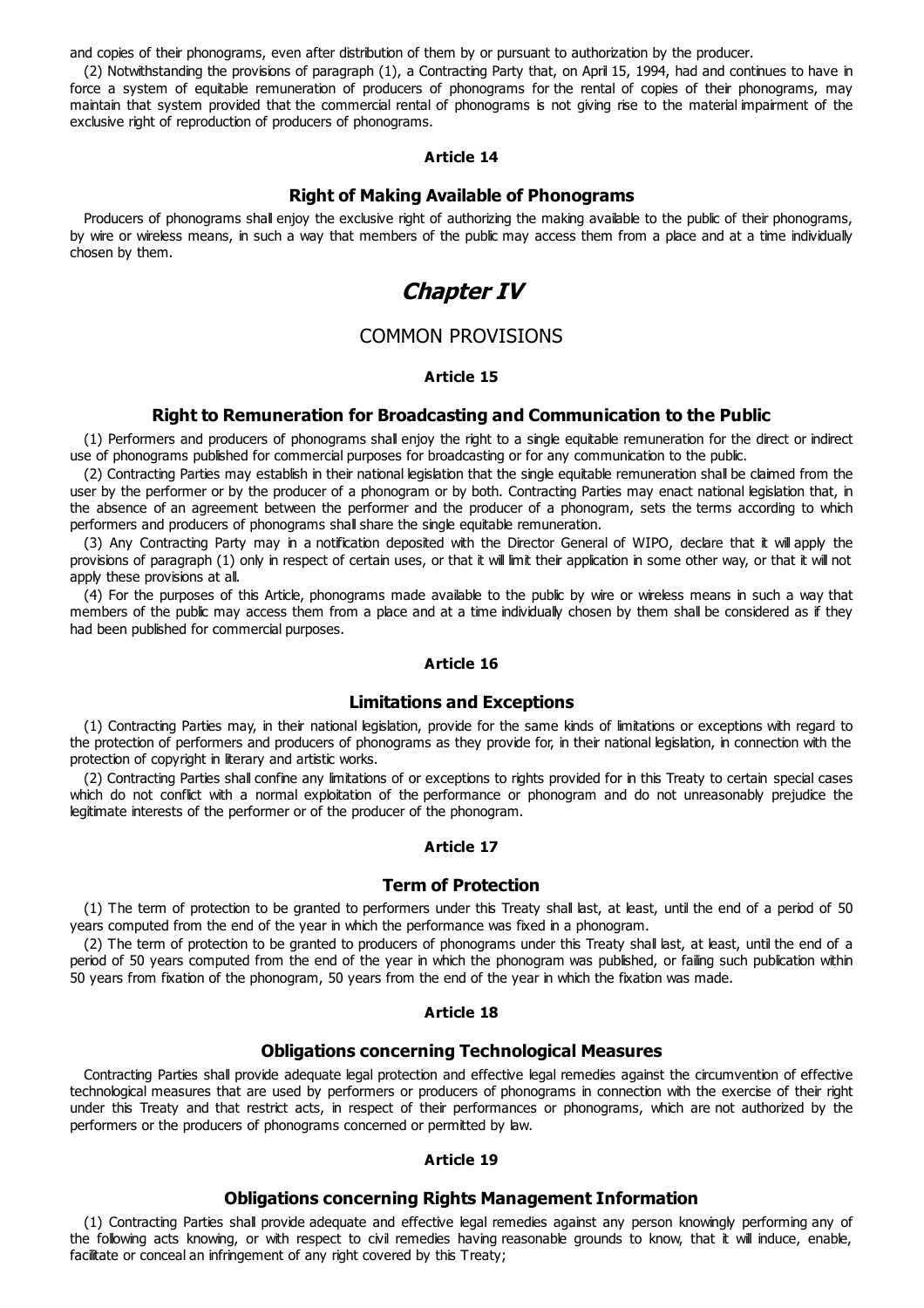(i) to remove or alter any electronic rights management information without authority;

(ii) to distribute, import for distribution, broadcast, communicate or make available to the public, without authority, performances, copies of fixed performances or phonograms knowing that electronic rights management information has been removed or altered without authority.

(2) As used in this Article, "rights management information" means information which identifies the performer, the performance of the performer, the producer of the phonogram, the phonogram, the owner of any right in the performance or phonogram, or information about the terms and conditions of use of the performance or phonogram, and any numbers or codes that represent such information, when any of these items of information is attached to a copy of a fixed performance or a phonogram or appears in connection with the communication or making available of a fixed performance or a phonogram to the public.

## **Article 20**

### **Formalities**

The enjoyment and exercise of the rights provided for in this Treaty shall not be subject to any formality.

### **Article 21**

## **Reservations**

Subject to the provisions of Article 15(3), no reservations to this Treaty shall be permitted.

## **Article 22**

## **Application in Time**

(1) Contracting Parties shall apply the provisions of Article 18 of the Berne Convention, mutatis mutandis, to the rights of performers and producers of phonograms provided for in this Treaty.

(2) Notwithstanding paragraph (1), a Contracting Party may limit the application of Article 5 of this Treaty to performances which occurred after the entry into force of this Treaty for that Party.

## **Article 23**

## **Provisions on Enforcement of Rights**

(1) Contracting Parties undertake to adopt, in accordance with their legal systems, the measures necessary to ensure the application of this Treaty.

(2) Contracting Parties shall ensure that enforcement procedures are available under their law so as to permit effective action against any act of infringement of rights covered by this Treaty, including expeditious remedies to prevent infringements and remedies which constitute a deterrent to further infringements.

# **Chapter V**

# ADMINISTRATIVE AND FINAL CLAUSES

#### **Article 24**

#### **Assembly**

(1) (a) The Contracting Parties shall have an Assembly.

(b) Each Contracting Party shall be represented by one delegate who may be assisted by alternate delegates, advisors and experts.

(c) The expenses of each delegation shall be borne by the Contracting Party that has appointed the delegation. The Assembly may ask WIPO to grant financial assistance to facilitate the participation of delegations of Contracting Parties that are regarded as developing countries in conformity with the established practice of the General Assembly of the United Nations or that are countries in transition to a market economy.

(2) (a) The Assembly shall deal with matters concerning the maintenance and development of this Treaty and the application and operation of this Treaty.

(b) The Assembly shall perform the function allocated to it under Article 26(2) in respect of the admission of certain intergovernmental organizations to become party to this Treaty.

(c) The Assembly shall decide the convocation of any diplomatic conference for the revision of this Treaty and give the necessary instruction to the Director General of WIPO for the preparation of such diplomatic conference.

(3) (a) Each Contracting Party that is a State shall have one vote and shall vote only in its own name.

(b) Any Contracting Party that is an intergovernmental organization may participate in the vote, in place of its member States, with a number of votes equal to the number of its Member States which are party to this Treaty. No such intergovernmental organization shall participate in the vote if any one of its Member States exercises its right to vote and vice versa.

(4) The Assembly shall meet in ordinary session once every two years upon convocation by the Director General of WIPO.

(5) The Assembly shall establish its own rules of procedure, including the convocation of extraordinary sessions, the requirements of a quorum and, subject to the provisions of this Treaty, the required majority for various kinds of decisions.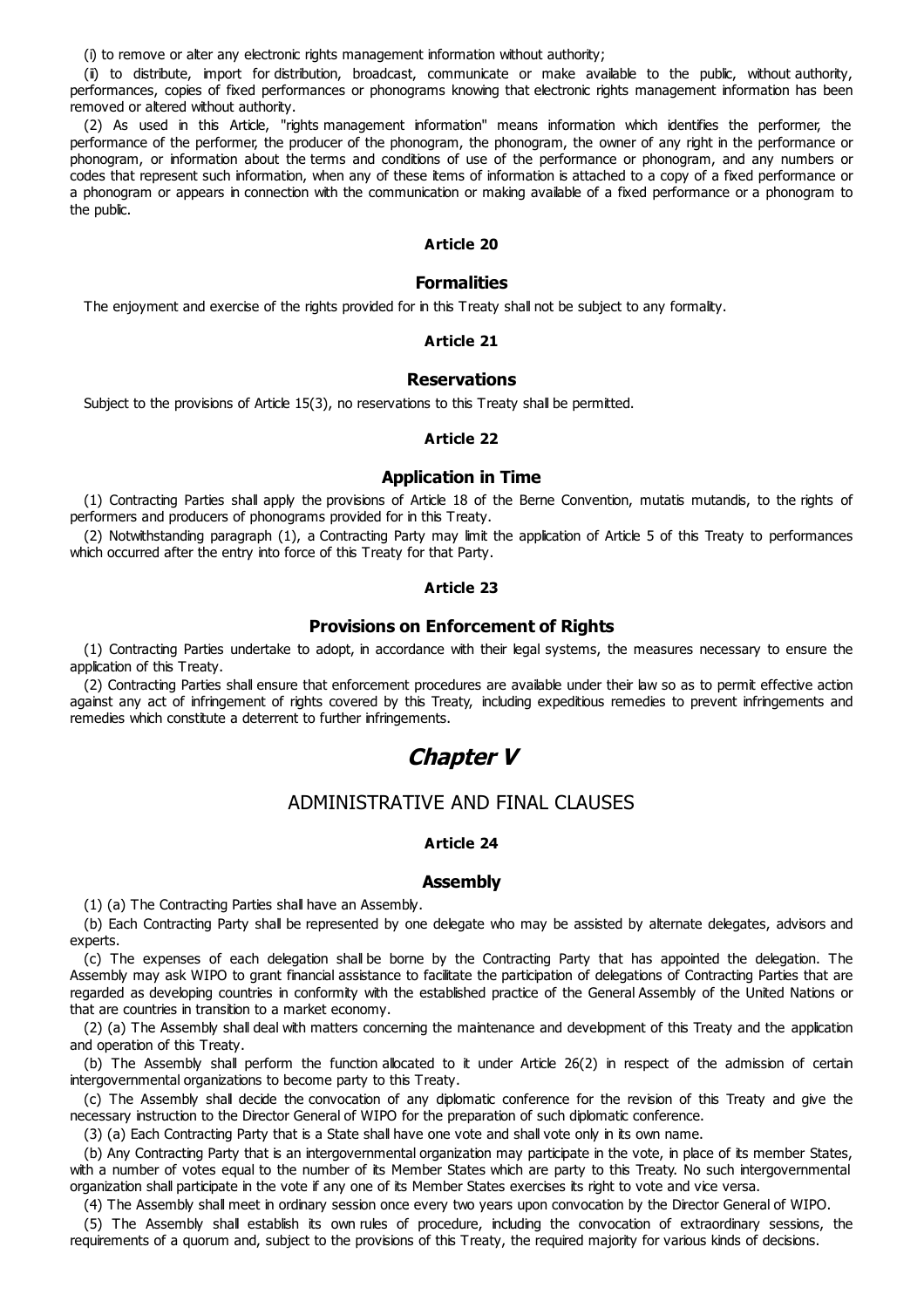## **Article 25**

## **International Bureau**

The International Bureau of WIPO shall perform the administrative tasks concerning the Treaty.

## **Article 26**

## **Eligibility for Becoming Party to the Treaty**

(1) Any Member State of WIPO may become party to this Treaty.

(2) The Assembly may decide to admit any intergovernmental organization to become party to this Treaty which declares that it is competent in respect of, and has its own legislation binding on all its Member States on, matters covered by this Treaty and that it has been duly authorized, in accordance with its internal procedures, to become party to his Treaty.

(3) The European Community, having made the declaration referred to in the preceding paragraph in the Diplomatic Conference that has adopted this Treaty, may become party to this Treaty.

#### **Article 27**

## **Right and Obligations under the Treaty**

Subject to any specific provisions to the contrary in this Treaty, each Contracting Party shall enjoy all of the rights and assume all of the obligations under this Treaty.

## **Article 28**

## **Signature of the Treaty**

This Treaty shall be open for signature until December 31, 1997, by any Member State of WIPO and by the European Community.

#### **Article 29**

# **Entry into Force of the Treaty**

This Treaty shall enter into force three months after 30 instruments of ratification or accession by States have been deposited with the Director General of WIPO.

#### **Article 30**

# **Effective Date of Becoming Party to the Treaty**

This Treaty shall bind

(i) the 30 States referred to in Article 29, from the date on which this Treaty has entered into force;

(ii) each other State from the expiration of three months from the date on which the State has deposited its instrument with the Director General of WIPO;

(iii) the European Community, from the expiration of three months after the deposit of its instrument of ratification or accession if such instrument has been deposited after the entry into force of this Treaty according to Article 29, or, three months after the entry into force of this Treaty if such instrument has been deposited before the entry into force of this Treaty;

(iv) any other intergovernmental organization that is admitted to become party to this Treaty, from the expiration of three months after the deposit of its instrument of accession.

## **Article 31**

#### **Denunciation of the Treaty**

This Treaty may be denounced by any Contracting Party by notification addressed to the Director General of WIPO. Any denunciation shall take effect one year from the date on which the Director General of WIPO received the notification.

## **Article 32**

# **Languages of the Treaty**

(1) This Treaty is signed in a single original in English, Arabic, Chinese, French, Russian and Spanish languages, the versions in all these languages being equally authentic.

(2) An official text in any language other than those referred to in paragraph (1) shall be established by the Director General of WIPO on the request of an interested party, after consultation with all the interested parties. For the purposes of this paragraph, "interested party" means any Member State of WIPO whose official language, or one of whose official languages, is involved and the European Community, and any other intergovernmental organization that may become party to this Treaty, if one of its official languages is involved.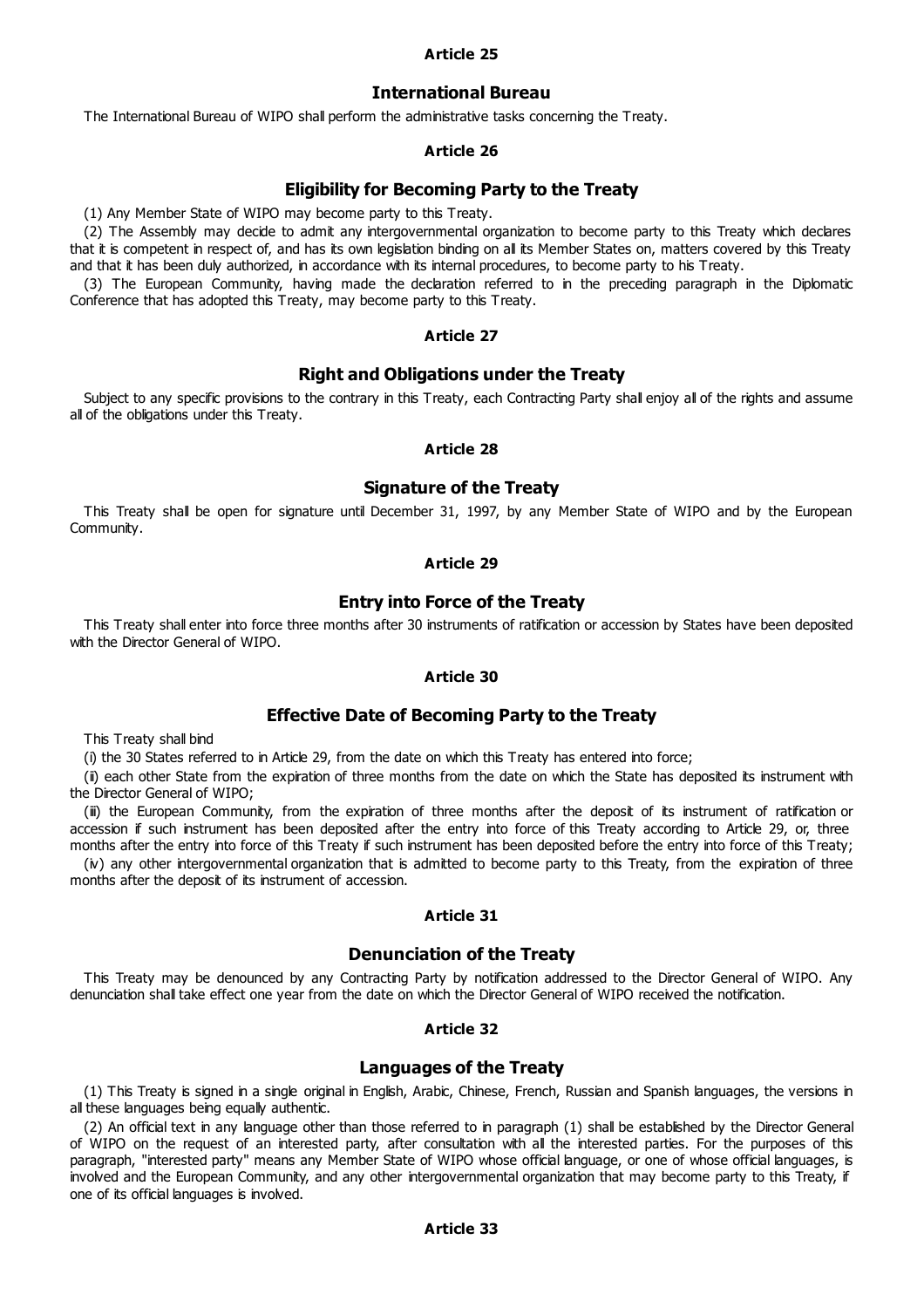#### **Depositary**

The Director General of WIPO is the depositary of this Treaty.

# **WIPO УГОВОР О ИНТЕРПРЕТАЦИЈАМА И ФОНОГРАМИМА**

# ПРЕАМБУЛА

Стране уговорнице,

У жељи да развију и обезбеде заштиту права интерпретатора и произвођача фонограма, на што ефикаснији и једнообразнији начин,

Признајући потребу увођења нових међународних правила којима би се обезбедила одговарајућа решења којима би се дао одговор на питања проистекла из привредног, друштвеног, културног и технолошког развоја,

Увиђајући дубок утицај развоја и конвергенције информација и технологија комуникације на начин производње и коришћења интерпретација и фонограма,

Признајући потребу очувања равнотеже између права интерпретатора и произвођача фонограма и ширег јавног интереса, посебно образовања, истраживања и приступа информацијама, сагласиле су се о следећем:

# **Глава I**

# ОПШТЕ ОДРЕДБЕ

## **Члан 1.**

#### **Однос према другим конвенцијама**

(1) Ниједна одредба овог уговора не ставља ван снаге већ постојеће обавезе које стране уговорнице имају једна према другој на основу Међународне конвенције о заштити извођача, произвођача фонограма и установа за радиодифузију (у даљем тексту: "Римска конвенција") донете у Риму, 26. октобра 1961. године.

(2) Заштита призната на основу овог уговора не дира и не утиче ни у ком погледу на заштиту ауторског права на књижевним и уметничким делима. Сходно томе, ни једна одредба овог уговора не може се протумачити тако да наносе штету тој заштити.

(3) Овај уговор неће имати било какву везу, нити ће штетити било којим правима и обавезама које проистичу из неких других уговора.

### **Члан 2.**

## **Дефиниције**

У смислу овог уговора:

(а) "интерпретатори" су глумци, певачи, музичари, играчи и друга лица која глуме, певају, изводе, беседе, играју и интерпретирају или на неки други начин изводе књижевна и уметничка дела или изразе фолклора;

(б) израз "фонограм" означава запис звука интерпретације или других звукова, или представљања звукова забележен у другом облику записа од записа кинематографском или другом аудиовизуелном делу;

(ц) израз "запис" означава отеловљење звукова или њихове представе, на начин да се могу прочитати, репродуковати или саопштити уз помоћ неког уређаја;

(д) израз "произвођач фонограма" означава физичко или правно лице чијом иницијативом је и који је одговоран за први звучни запис интерпретације или других звукова или представљања звукова;

(е) израз "објављивање" забележбе интерпретације или фонограма означава нуђење примерака забележених интерпретација или фонограма јавности носиоца права и под условима да је разуман број примерака понуђен јавности;

(ф) израз "емитовање" означава бежични пренос звукова, или пренос слика и звукова или њихове представе у циљу пријема од стране јавности; такав пренос путем сателита је такође "емитовање"; пренос шифрованих сигнала је "емитовање" када средства за декодирање стављају на располагање јавности радиодифузне организације или се то чини са њиховим одобрењем;

(г) израз "саопштавање јавности" интерпретације или фонограма означава пренос за јавност, било којим средством, другачијим од емитовања, звукова интерпретације или звукова или представе звукова који су забележени на фонограму. У смислу члана 15, "саопштавње јавности" укључује и чињење звукова или представа звукова забележених на фонограму чујним јавности.

#### **Члан 3.**

#### **Корисници заштите на основу овог уговора**

(1) Стране уговорнице признају заштиту предвиђену овим уговором интерпретаторима и произвођачима фонограма који су држављани других страна уговорница.

(2) Сматра се да су држављани других страна уговорница они интерпретатори или произвођачи фонограма који испуњавају услове за заштиту предвиђену Римском конвенцијом, ако су све стране уговорнице овог уговора истовремено и државе уговорнице те конвенције. У складу са поменутим условима за заштиту, стране уговорнице примењују одговарајуће дефиниције из члана 2. овог уговора.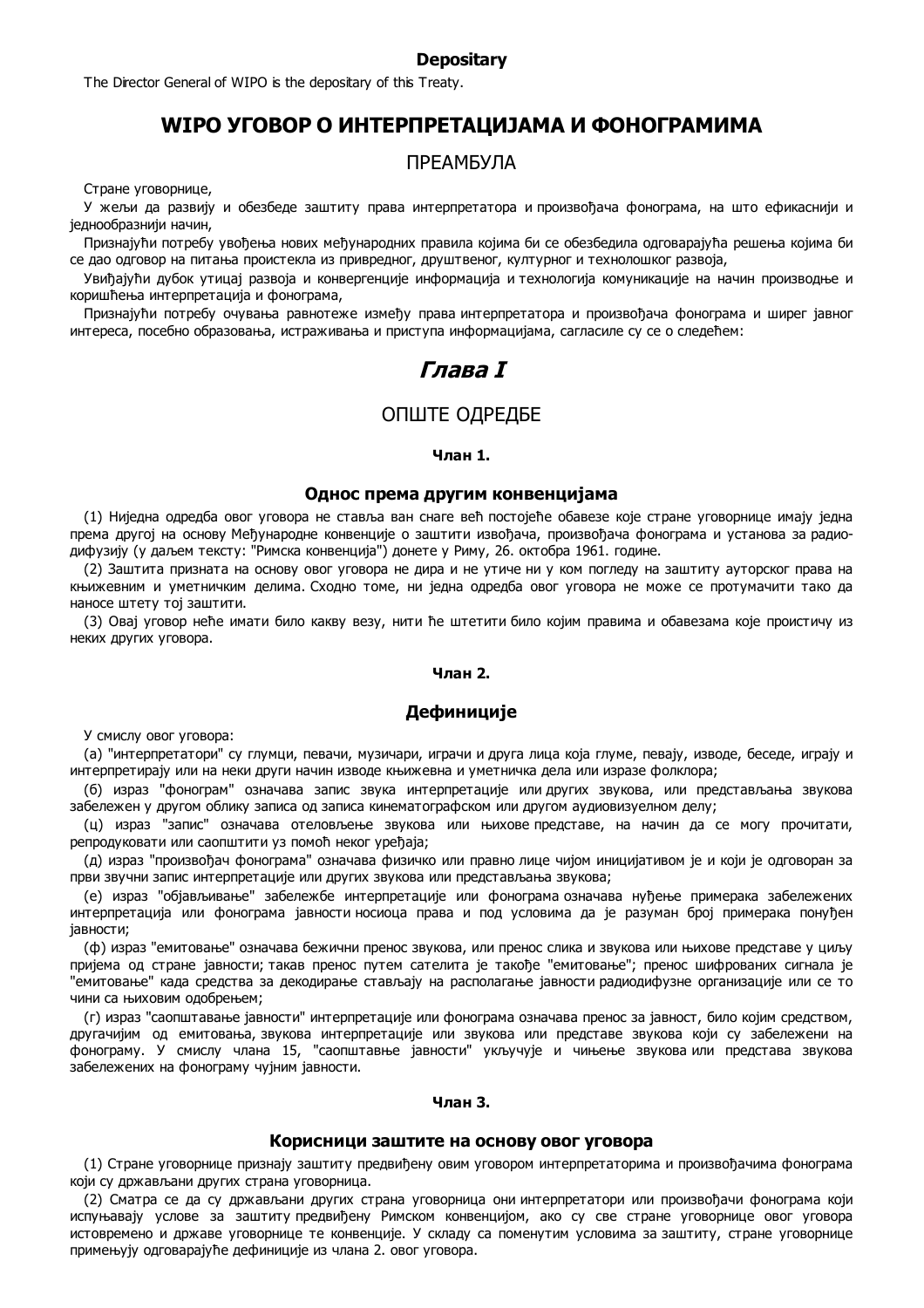(3) Свака страна уговорница која користи могућности предвиђене чланом 5 (3) Римске конвенције, или у сврху члана 5. те конвенције, чланом 17, мора да обавести, како је предвиђено тим одредбама, Генералног директора Светске организације за интелектуалну својину (WIPO).

#### **Члан 4.**

#### **Национални третман**

(1) Свака страна уговорница признаје држављанима других страна уговорница, као што је дефинисано у члану 3 (2), третман који обезбеђује и својим држављанима, у погледу искључивих права посебно признатих овим уговором, и у погледу права на правичну накнаду, предвиђену чланом 15. опвог уговора.

(2) Обавеза предвиђена у ставу (1) не примењује се у мери у којој друга страна уговорница користи резерве дозвољене чланом 15 (3) овог уговора.

# **Глава II**

# ПРАВА ИНТЕРПРЕТАТОРА

### **Члан 5.**

#### **Морална права интерпретатора**

(1) Независно од имовинских права интерпретатора права интерпретатора, па чак и после преноса тих права, интерпретатор има право да захтева када је реч о његовим интерпретацијама уживо или интерпретацијама забележеним на фонограмима, да буде назначен као интерпретатор својих интерпретација, осим ако је то изостављање условљено начином коришћења интерпретације, и да се успротиви било каквом искривљавању, сакаћењу или другој измени своје интерпретације која би штетила његовом угледу.

(2) Права призната интерпретаторима, у складу са ставом (1), морају бити очувана после њихове смрти најмање до истека имовинских права, и примењује се од стране овлашћених лица или институција у складу са законом стране уговорнице у којој се тражи заштита. Међутим, оне стране уговорнице чије законодавство, у тренутку ратификације или приступања овом уговору, не предвиђа заштиту после смрти интерпретатора свих права наведених у претходном ставу, могу предвидети да ће нека од тих права престати да важе после смрти интерпретатора.

(3) Правна средства за очување права признатих овим чланом успоставља законодавство стране уговорнице у којој се заштита тражи.

#### **Члан 6.**

#### **Имовинска права интерпретатора на њихове незабележене интерпретације**

Интерпретатори имају искључиво право да дају дозволу у погледу својих интерпретација, за:

(I) емитовање и јавно саопштавање својих незабележених интерпретација, осим за случајеве где је интерпретација већ емитована, и

(II) бележење својих незабележених интерпретација.

### **Члан 7.**

#### **Право на умножавање**

Интерпретатори имају искључиво право да дају дозволу за директно или индиректно умножавање својих интерпретација забележених на фонограмима, у било ком облику и на било који начин.

## **Члан 8.**

#### **Право дистрибуције**

(1) Интерпретатори имају искључиво право да дају дозволу да оригинали и копије њихових интерпретација забележених на фонограмима постану доступни јавности, путем продаје или неког другог облика преноса својине.

(2) Ниједна одредба овог уговора неће ограничавати слободу страна уговорница да одреде услове, ако их има, на основу којих се исцрпљење права из става 1, примењује после прве продаје, или другог преноса својине оригинала или примерка забележене интерпретације, са дозволом интерпретатора.

#### **Члан 9.**

#### **Право давања у закуп**

(1) Интерпретатори имају искључиво право да дају дозволу за комерцијално давање у закуп оригинала и копија својих интерпретација забележених на фонограмима, како је предвиђено у националним законима страна уговорница, чак и ако их је интерпретатор већ ставио у промет или је то учињено уз његову сагласност.

(2) Без обзира на одредбе става (1), страна уговорница која је 15. априла 1994. године имала на снази и наставила да примењује систем правичне накнаде, која се исплаћује интерпретаторима за давање у закуп копија њихових интерпретација забележених на фонограмима, може одржати тај систем под условом да комерцијално давање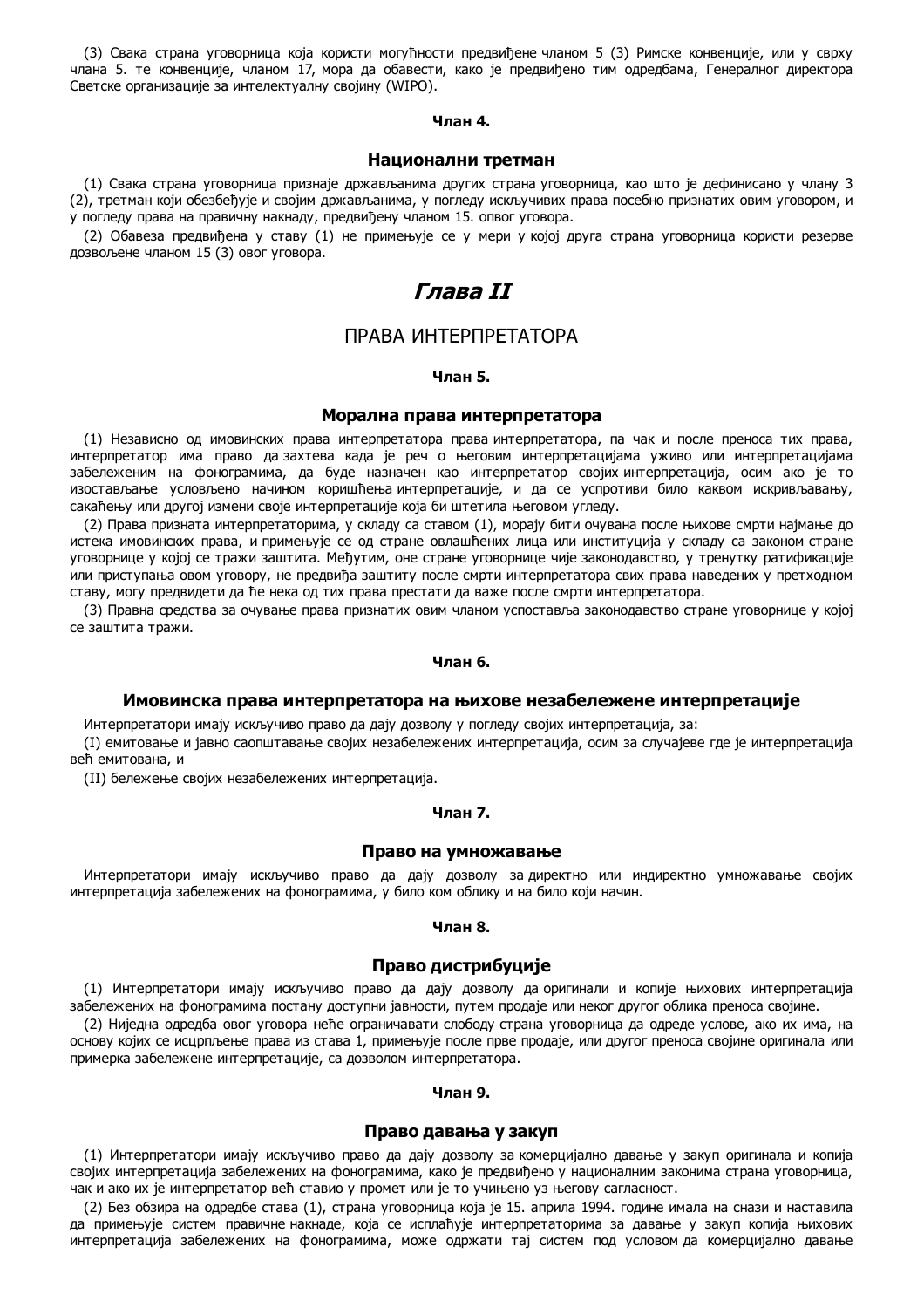фонограма у закуп не наноси имовинску штету због повреде искључивог права на умножавање које припада интерпретаторима.

### **Члан 10.**

#### **Право чињења доступним забележених интерпретација**

Интерпретатори имају искључиво право да дају дозволу за чињење доступним јавности својих интерпретација забележених на фонограмима, жичним и бежичним путем, на начин који омогућава да им публика може приступити са места и у време које она индивидуално одабере.

# **Глава III**

# ПРАВО ПРОИЗВОЂАЧА ФОНОГРАМА

#### **Члан 11.**

### **Право умножавања**

Произвођачи фонограма имају искључиво право да дају дозволу за директно или индиректно умножавање својих фонограма, у било ком облику и на било који начин.

#### **Члан 12.**

#### **Право дистрибуције**

(1) Произвођачи фонограма имају искључиво право да дају дозволу да оригинали и копије њихових фонограма постану доступни јавности, путем продаје или другим преносом својинског права.

(2) Ниједна одредба овог уговора неће ограничавати слободу страна уговорница да одреде услове, ако их има, на основу којих долази до исцрпљења права из става (1) после прве продаје или другог преноса својинског права на оригиналу или копији фонограма, уз одобрење произвођача фонограма.

#### **Члан 13.**

#### **Право давања у закуп**

(1) Произвођачи фонограма имају искључиво право да дају дозволу за комерцијално давање јавности у закуп оригинала и копија својих фонограма, чак и ако их је сам произвођач већ ставио у промет или је то учињено са његовом дозволом.

(2) Без обзира на одредбе става (1), страна уговорница која је 15. априла 1994. године имала на снази, и наставила да примењује систем правичне накнаде, која се исплаћује произвођачима фонограма за давање у закуп примерака њихових фонограма, може задржати тај систем, под условом да комерцијално давање фонограма у закуп не наноси имовинску штету због повреде искључивог права на умножавање које припада произвођачу фонограма.

#### **Члан 14.**

#### **Право чињења доступним фонограма**

Произвођачи фонограма имају искључиво право да дају дозволу за чињење доступним јавности својих фонограма, жичним и бежичним путем, на начин који омогућава да им публика може приступити са места и у време које она индивидуално одабере.

# **Глава IV**

# ЗАЈЕДНИЧКЕ ОДРЕДБЕ

#### **Члан 15.**

#### **Право на накнаду за емитовање и јавно саопштавање**

(1) Интерпретатори и произвођачи фонограма имају право на појединачну правичну накнаду за директно или индиректно коришћење фонограма који су издати у комерцијалне сврхе за емитовање или било које друго јавно саопштавање.

(2) Стране уговорнице могу утврдити у својим националним законима да ће интерпретатор или произвођач фонограма, или обоје, потраживати од корисника појединачну правичну накнаду. Стране уговорнице могу прописати у својим националним законима да се, у одсуству споразума између интерпретатора и произвођача фонограма, одреде услови под којима би интерпретатори и произвођачи фонограма делили појединачну правичну накнаду.

(3) Свака страна уговорница може изјавити, у обавештењу упућеном Генералном директору WIPO, да ће примењивати одредбе става (1) само за одређене видове коришћења, или да ће ограничити њихову примену на неки други начин, или да уопште неће примењивати ове одредбе.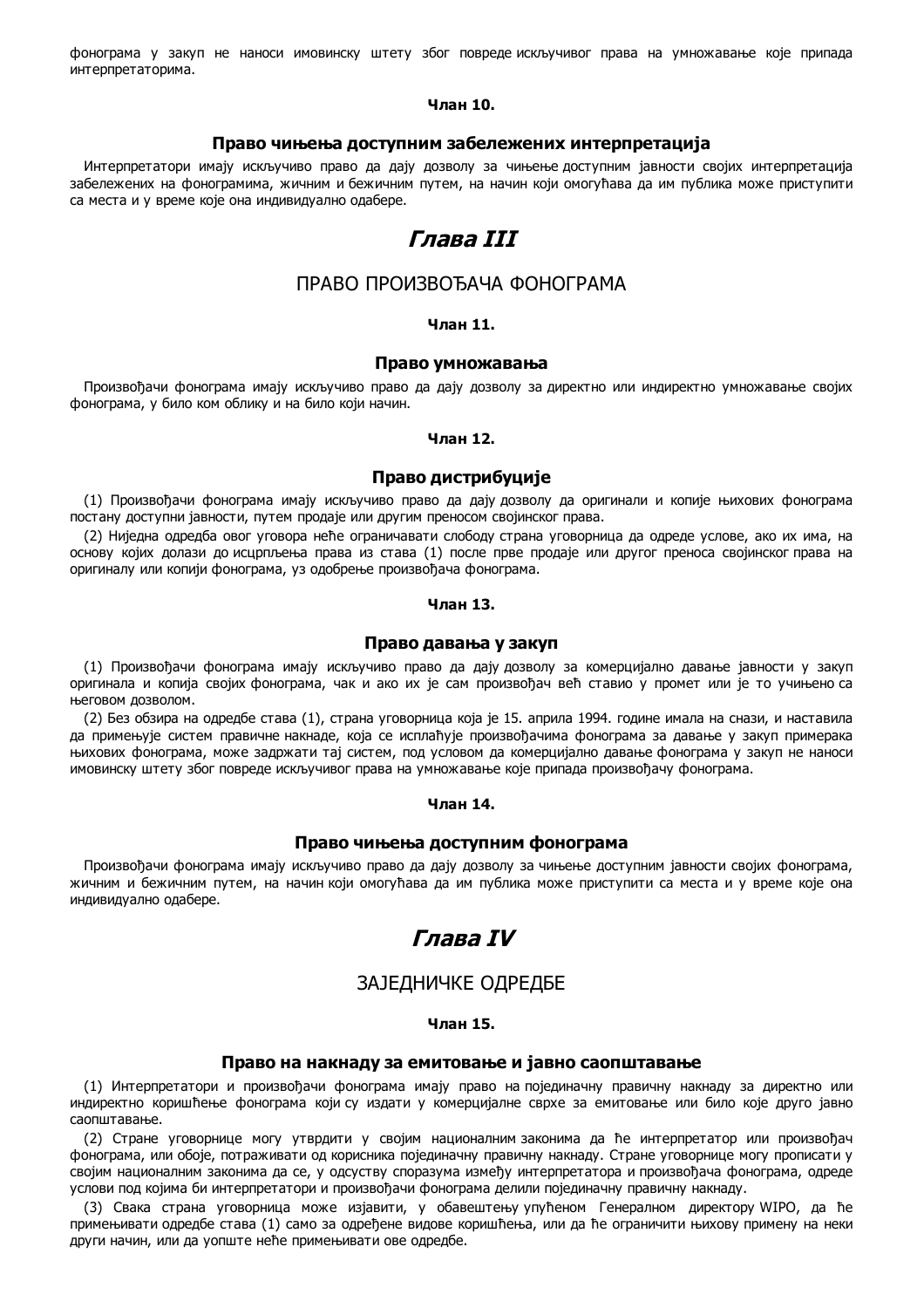(4) За потребе овог члана, фонограми се сматрају објављеним у комерцијалне сврхе, ако су доступни јавности жичним или бежичним путем на начин да им публика може приступити са места и у време које индивидуално одабере.

## **Члан 16.**

#### **Ограничења и изузећа**

(1) Стране уговорнице могу да у својим националним законима одреде исту врсту ограничења и изузећа у погледу заштите интерпретатора и произвођача фонограма, као што су то предвиделе у својим националним законима у односу на ауторску заштиту књижевних и уметничких дела.

(2) Стране уговорнице морају да ограниче свако ограничење или изузеће од права предвиђених овим уговором на одређене посебне случајеве, који нису у супротности са уобичајеним искоришћавањем интерпретација или фонограма, и не наносе неосновано штету законитим интересима интерпретатора или произвођача фонограма.

### **Члан 17.**

#### **Период заштите**

(1) Период заштите који се признаје интерпретаторима на основу овог уговора, мора да траје, најмање до истека периода од 50 година, рачунајући од краја године у којој је интерпретација забележена на фонограму.

(2) Период заштите који се признаје произвођачима фонограма на основу овог утовора, мора да траје најмање до истека период од 50 година, рачунајући од краја године у којој је фонограм објављен, или, ако се не објави у року од 50 година од када је фонограм забележен, онда 50 година од краја године у којој је био забележен.

#### **Члан 18.**

#### **Обавезе у погледу технолошких мера**

Стране уговорнице морају да обезбеде одговарајућу правну заштиту и ефикасна правна средства против уклањања поузданих технолошких мера које користе интерпретатори или произвођачи фонограма ради остварења својих права, на основу овог уговора, која ограничавају радње, у вези са њиховим интерпретацијама или фонограмима, које сами нису одобрили или које нису допуштене на основу закона.

#### **Члан 19.**

#### **Обавезе у вези с информацијама о управљању правима**

(1) Стране уговорнице морају да обезбеде одговарајућа и ефикасна правна средства против сваког лица које свесно врши било коју од наведених радњи, а зна, или је на основу грађанског права имало разумног основа да зна, да ће то да подстакне, омогући, олакша или прикрије повреду било ког права обухваћеног овим уговором:

(i) да неовлашћено уклони или промени било коју електронску информацију о управљању правом;

(ii) да неовлашћено стави у промет, увезе у циљу стављања у промет, емитује или јавно саопшти или учини доступним јавности интерпретације, копије забележених интерпретација или фонограма, знајући да су уклоњене или неовлашћено измењене електронске информације о управљању правом.

(2) У смислу овог члана, израз "информација о управљању правом", означава сваку информацију којом се идентификује интерпретатор, интерпретација интерпретатора, фонограм и произвођач фонограма, власник било ког права у интерпретацији или фонограму, или информацију о условима или периоду трајања искоришћавања интерпретације или фонограма, и све бројеве или кодове који представљају такву информацију, када је таква информација стављена на примерак забележене интерпретације или фонограма, или се појављује приликом јавног саопштавања или чињења доступним јавности забележене интерпретације или фонограма.

#### **Члан 20.**

#### **Формалности**

Уживање и примена права гарантованих овим уговором не подлеже испуњењу никаквих формалности.

#### **Члан 21.**

#### **Резерве**

Изузев одредбе члана 15 (3), није допуштено изјављивање резерви на одредбе овог уговора.

#### **Члан 22.**

#### **Период примене**

(1) Стране уговорнице примењују одредбе члана 18. Бернске конвенције, mutatis mutandis, на права интерпретатора и произвођача фонограма предвиђена овим уговором.

(2) Не узимајући у обзир одредбу става (1), страна уговорница може да ограничи примену члана 5. овог уговора на интерпретације које су настале пошто је у тој страни уговорници ступио на снагу овај уговор.

### **Члан 23.**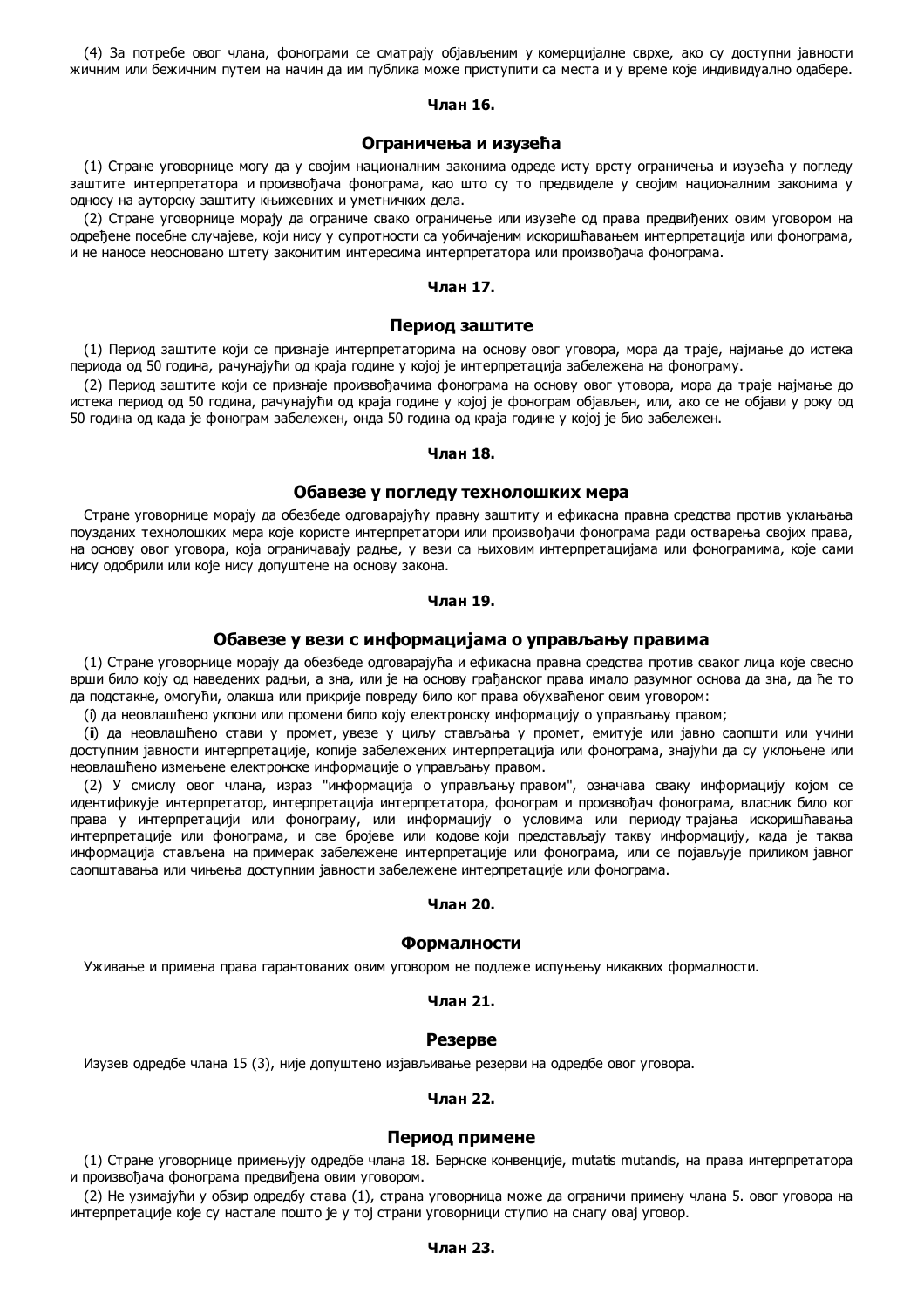## **Одредбе о спровођењу права**

(1) Стране уговорнице, у складу са својим правним системима, предузимаће усвајање мера неопходних да се осигура примена овог уговора.

(2) Стране уговорнице ће осигурати да поступци спровођења права буду доступни по њиховом праву, тако да дозволе ефикасну акцију против било ког чина повреде права обухваћених овим уговором, што укључује и хитне мере за спречавање повреде права и мере које би одвраћале од даље повреде права.

# **Глава V**

# АДМИНИСТРАТИВНЕ И ЗАВРШНЕ ОДРЕДБЕ

## **Члан 24.**

## **Скупштина**

(1) (а) Стране уговорнице имају Скупштину.

(б) Сваку страну уговорницу представља по један делегат, коме могу да помажу други делегати, саветници и стручњаци.

(ц) Трошкове сваке делегације сноси страна уговорница која именује делегацију. Скупштина може да тражи да WIPO пружи финансијску помоћ како би се олакшало учешће делегација страна уговорница из земаља у развоју, или учешће земаља у преласку на тржишну привреду, у сагласности са установљеном праксом Уједињених нација.

(2) (а) Скупштина решава питања у вези успостављања и развоја овог уговора, његове примене и деловања.

(б) Скупштна обавља и функције које су јој додељене на основу члана 26 (2), у погледу прихватања да извесне невладине организације постану стране овог уговора.

(ц) Скупштина одлучује о сазивању дипломатске конференције за ревизију овог уговора и даје неопходна упутства Генералном директору WIPO за припрему дипломатске конференције.

(3) (а) Свака држава која је страна уговорница има један глас и гласа само у своје име.

(б) Свака страна уговорница која је међувладина организација може да учествује у гласању, уместо њених држава чланица, и да има број гласова који је једнак броју њених држава чланица страна уговора. Ниједна међувладина организација не може да учествује у гласању ако било која њена чланица искористи своје право на гласање и обрнуто.

(4) Скупштина се састаје на редовном заседању сваке две године, на сазив Генералног директора WIPO.

(5) Скупштина доноси свој правилник о раду, где се одређује и сазивање ванредних заседања, захтеви у погледу кворума, и на основу одредби овог уговора, потребна већина за доношење различитих одлука.

## **Члан 25.**

#### **Међународни биро**

Међународни биро WIPO обавља административне послове везане за овај уговор.

#### **Члан 26.**

## **Како се постаје страна Уговора**

(1) Свака држава чланица WIPO може да постане страна овог уговора.

(2) Скупштина може да одлучи да дозволи да свака међувладина организација постане страна овог уговора, ако изјави да је надлежна и да располаже одговарајућим законодавством које везује њене земље чланице по питањима која су уређена овим уговором, и које је овлашћује, у складу са њеном интерном регулативом, да постане страна овог уговора.

(3) Европска унија може да постане страна овог уговора, пошто је дала изјаву, у смислу претходног става, на дипломатској конференцији на којој је усвојен овај уговор.

### **Члан 27.**

## **Права и обавезе на основу овог уговора**

Уколико посебним одредбама није другачије одређено, свака страна уговорница ужива сва права и преузима све обавезе предвиђене овим уговором.

#### **Члан 28.**

#### **Потписивање Уговора**

Овај уговор остаје отворен за потписивање до 31. децембра 1997. године за све државе чланице WIPO и Европску унију.